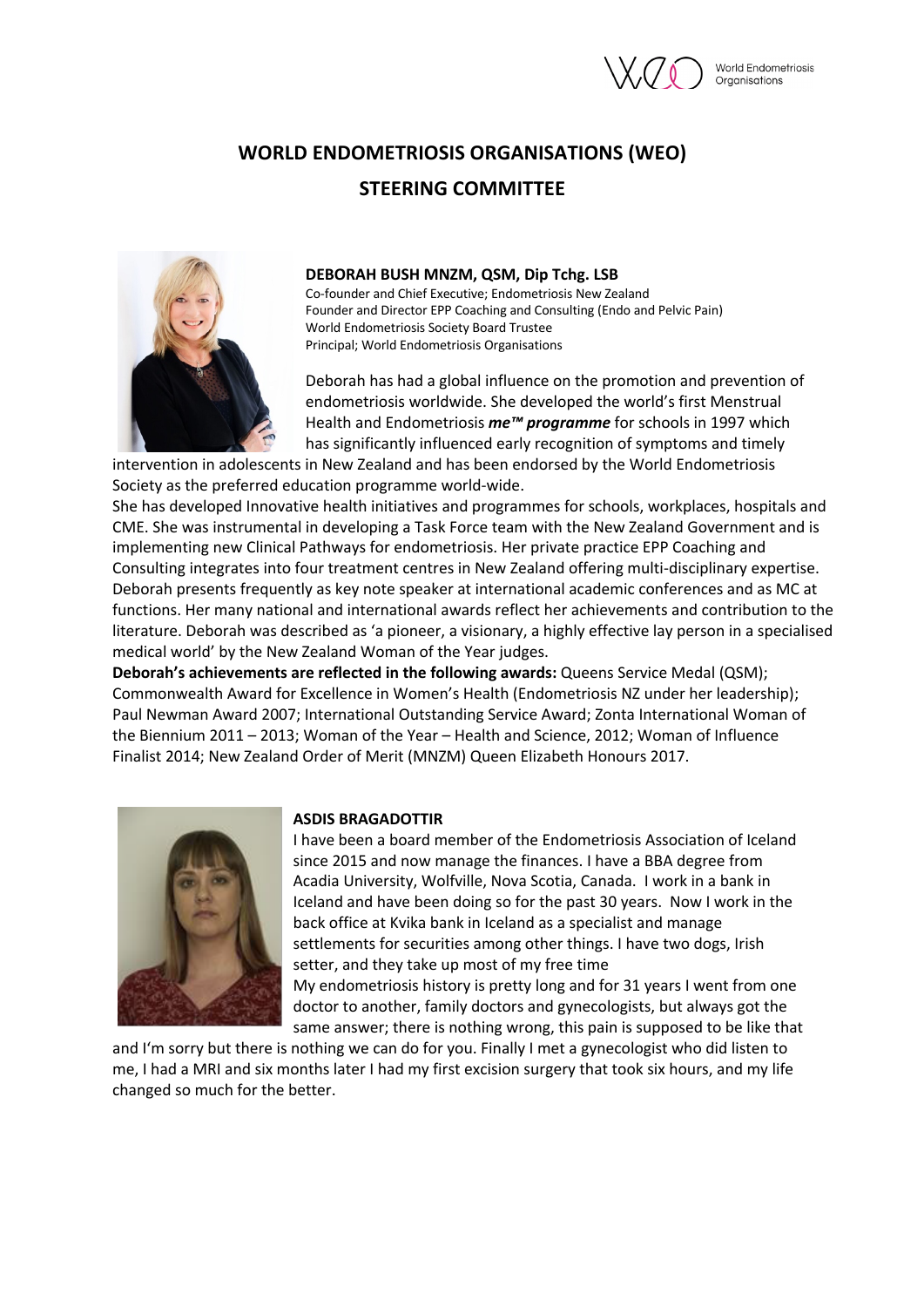



# **ABEESHA TOUSSAINT B.A., M.A.**

Abeesha is the founder and president of the Trinidad and Tobago Endometriosis Association [TTEA]. She, together with the TTEA Team, works with all stakeholders to improve health outcomes for endometriosis patients in Trinidad and Tobago. She has a breadth of knowledge, skills and experience from having worked in project management, communications, education, administration and in her roles as an active community member. She was awarded a master's degree in Communication, Media and Public Relations from the University of Leicester, UK, in which her research focused on the newspapers' coverage of women health issues namely endometriosis, infertility and dysmenorrhea in Trinidad and Tobago. Abeesha has a special interest in

endometriosis and health communication. She has a number of publications and is a member of the International Association of Business Communicators and the World Endometriosis Society. She is genuinely sympathetic, passionate and dedicated to the cause.



## **ELSIE WANDERA-ODHIAMBO**

Elsie is the Founder of the Endometriosis Foundation of Kenya launched in 2014.The organization seeks to unstereotype period pain & draw out the women who suffer in silence. She also advocates for women suffering with Endometriosis to break the silence & shaming of period pain in Kenya. The organization was born from her pain that as it took 8years to diagnosis Endometriosis & Adenomyosis and has since undergone 3 surgeries to manage the presentation of the condition. The Foundation was launched as a platform for women to come together and have real conversations about the debilitating disease, medical interventions & natural options for easing the effects of the symptoms.

EFK engages in conversations to raise awareness about Endometriosis through social media as a build-up to World Endometriosis Day/Awareness month in March every year.



**MICHELLE E. MARVEL** Endometriosis Research Center Founder & Executive Director. Michelle E. Marvel is an accomplished business professional with vast experience across several fields, yet her passion is being an advocate for endometriosis, a disease that she has personally suffered with since her teens.

Michelle's "outside the box" vision led to the founding of the Endometriosis Research Center & Women's Hospital (ERC) in early 1997. What was a conceptual idea to establish a research center at a prominent medical institute/facility transformed and developed into an organization that provided a voice for all those impacted by this puzzling disease. Today, more than two decades after its founding, the ERC continues to provide that voice and address the ever-growing need for endometriosis research,

education, awareness and advocacy, patient engagement and support. For her daughter and the next generation, Michelle is dedicated to continuing the ERC's mission to improve the quality of life for all those suffering with endometriosis in memory and honor of all those that have tragically taken their own lives.